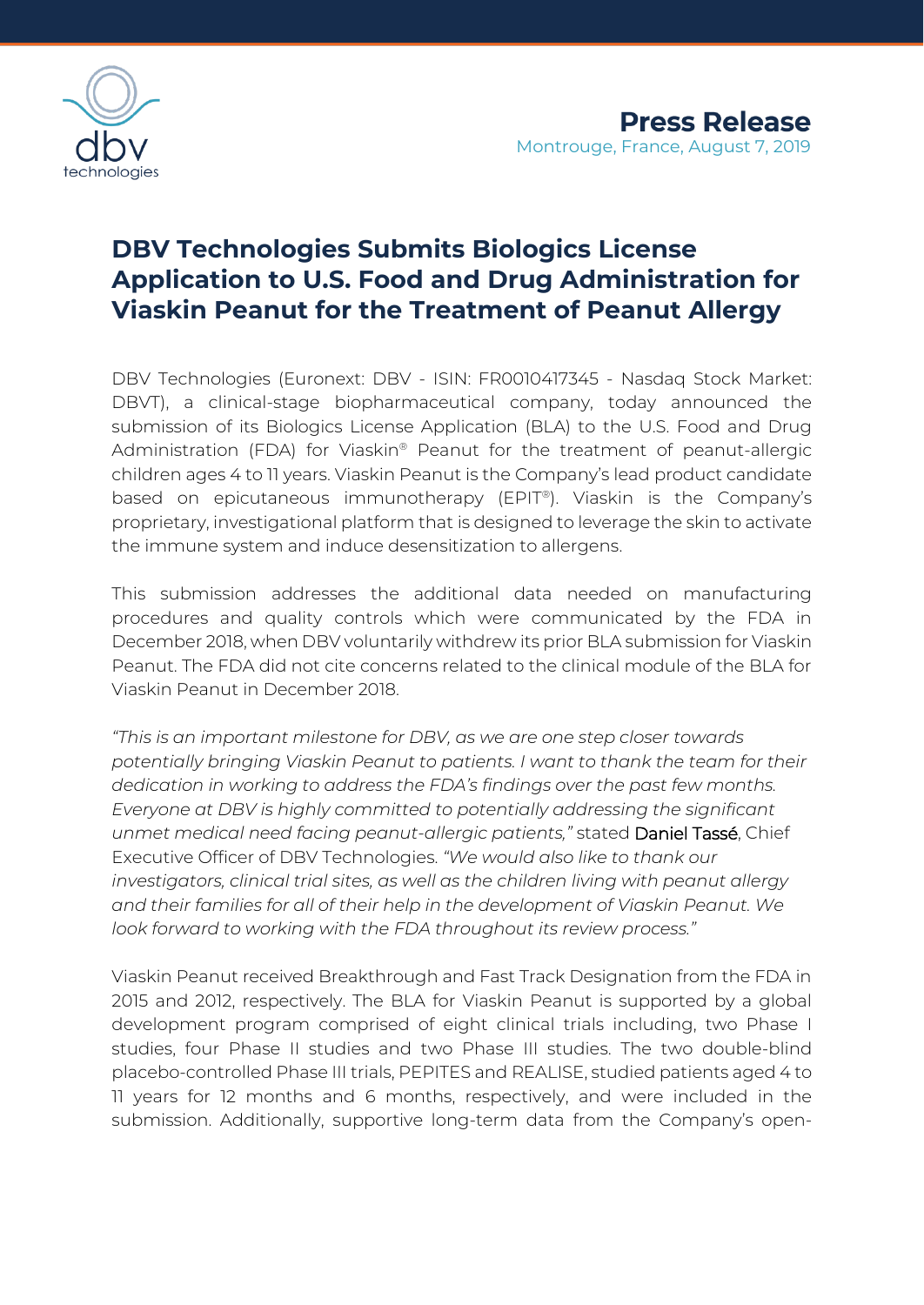

label Phase II program were also included in the submission.

### About DBV Technologies

DBV Technologies is developing Viaskin®, an investigational proprietary technology platform with broad potential applications in immunotherapy. Viaskin is based on epicutaneous immunotherapy, or EPIT®, DBV's method of delivering biologically active compounds to the immune system through intact skin. With this new class of self-administered and non-invasive product candidates, the Company is dedicated to safely transforming the care of food allergic patients, for whom there are no approved treatments. DBV's food allergies programs include ongoing clinical trials of Viaskin Peanut and Viaskin Milk, and preclinical development of Viaskin Egg. DBV is also pursuing a human proof-of-concept clinical study of Viaskin Milk for the treatment of Eosinophilic Esophagitis, and exploring potential applications of its platform in vaccines and other immune diseases. DBV Technologies has global headquarters in Montrouge, France and offices in Bagneux, France, and North American operations in Summit, NJ and New York, NY. The Company's ordinary shares are traded on segment B of Euronext Paris (Ticker: DBV, ISIN code: FR0010417345), part of the SBF120 index, and the Company's ADSs (each representing one-half of one ordinary share) are traded on the Nasdaq Global Select Market (Ticker: DBVT).

#### Forward Looking Statements

This press release may contain forward-looking statements and estimates, including statements regarding the potential of the EPIT platform and Viaskin® Peanut as a treatment for peanut-allergic children, and the Company's regulatory plans regarding Viaskin Peanut. These forward-looking statements and estimates are not promises or guarantees and involve substantial risks and uncertainties. At this stage, the products of the Company have not been authorized for sale in any country. Among the factors that could cause actual results to differ materially from those described or projected herein include uncertainties associated generally with research and development, clinical trials and related regulatory reviews and approvals and the risk that historical clinical results in one patient population may not be predictive of future clinical trial results in different patient populations. A further list and description of these risks, uncertainties and other risks can be found in the Company's regulatory filings with the French Autorité des Marchés Financiers, the Company's Securities and Exchange Commission filings and reports, including in the Company's Annual Report on Form 20-F for the year ended